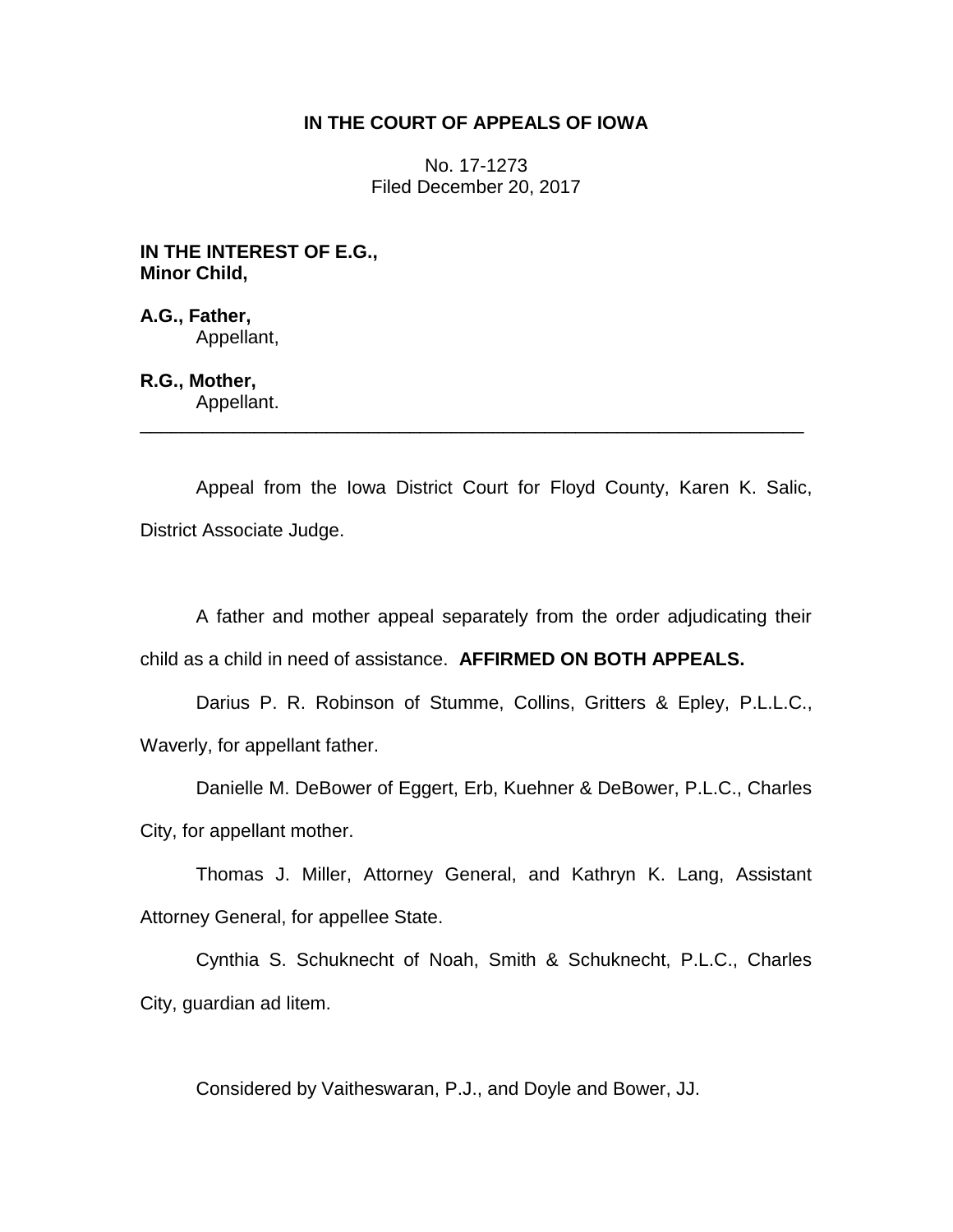**BOWER, Judge.**

A father and mother appeal separately from the order adjudicating their child as a child in need of assistance (CINA). We find E.G. was properly adjudicated CINA pursuant to Iowa Code section 232.2(6)(c)(2) (2017) and affirm the juvenile court.

E.G. was born in April 2017. E.G.'s five siblings are currently in courtordered foster care. The juvenile court described the parents' involvement with the juvenile court system as "long and complex . . . simply put, the family's history is significant for long-term methamphetamine addiction, domestic violence, neglect of the children's needs, lack of compliance with services, general instability, and fleeing jurisdiction to avoid involvement by juvenile court and the states' respective child welfare agencies."

The juvenile court did note the parents' level of participation in services had increased dramatically and progress was being made on many of the areas of concern. The mother had been sober for approximately six months, but had used methamphetamine during her pregnancy, and the father had maintained employment for seven months. However, the parents did not report the birth of E.G. to the Iowa Department of Human Services (DHS) and instead explained to DHS they could not attend a visit with the other children on the day of E.G.'s birth because the mother was ill. The parents also admitted E.G. was not properly restrained while in the car on at least one occasion.

The mother and father both claim the evidence was insufficient to find E.G. was in need of assistance pursuant to lowa Code section  $232.2(6)(c)(2)$ . They claim two isolated incidents are insufficient to establish E.G. is in need of